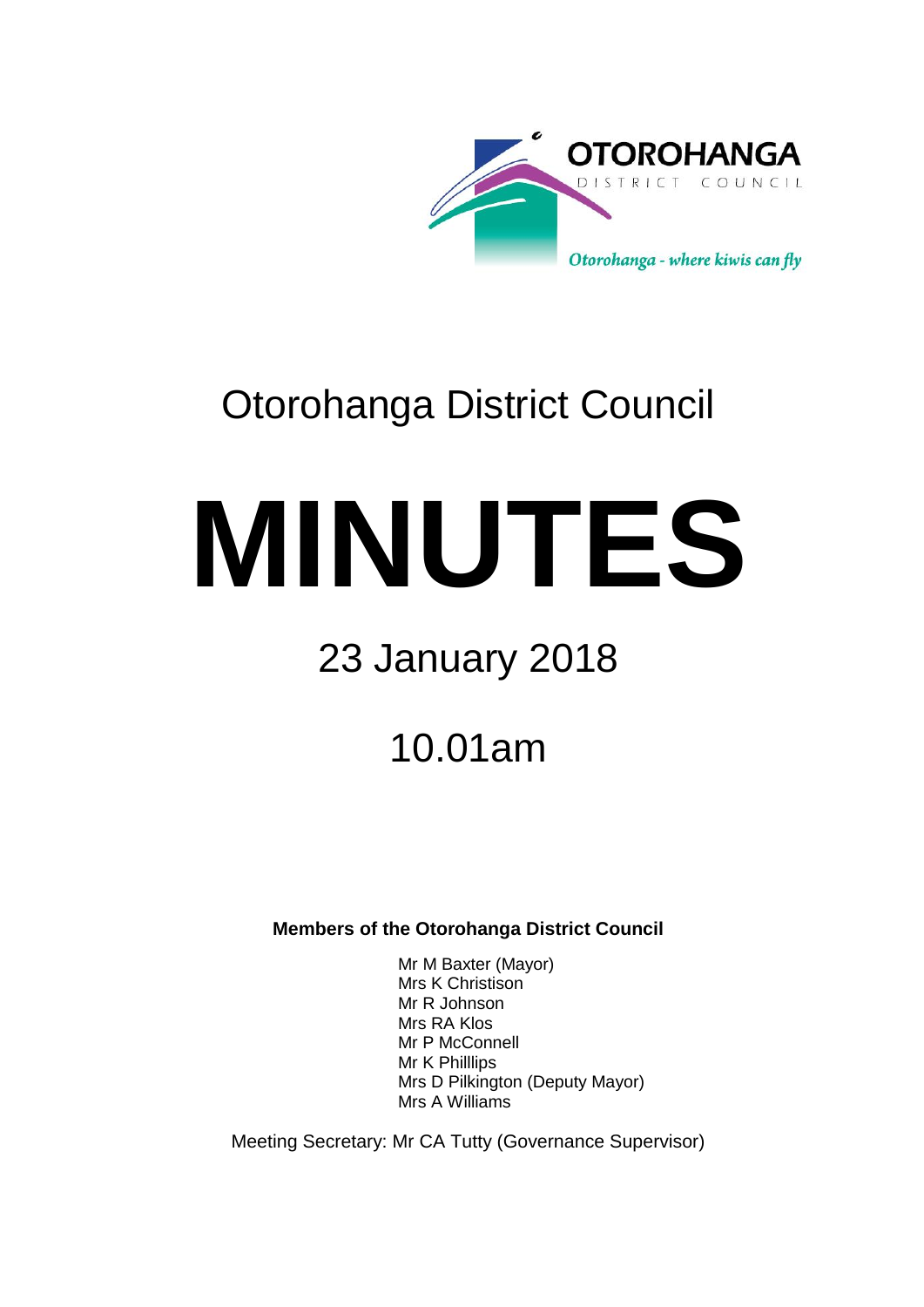## **OTOROHANGA DISTRICT COUNCIL**

23 January 2018

Minutes of the Meeting of the Otorohanga District Council held in the Council Chambers, 17 Maniapoto Street, Otorohanga on Tuesday 23 January 2018 commencing at 10.01am.

## **MINUTES**

## **ORDER OF BUSINESS:**

| <b>ITEM</b>                                          | <b>PRECIS</b>                                  | <b>PAGE</b> |  |
|------------------------------------------------------|------------------------------------------------|-------------|--|
| <b>PRESENT</b>                                       |                                                |             |  |
| <b>IN ATTENDANCE</b>                                 |                                                |             |  |
| <b>OPENING PRAYER</b>                                |                                                |             |  |
| <b>PUBLIC FORUM (UP TO 30 MINUTES)</b>               |                                                |             |  |
| <b>ITEMS TO BE CONSIDERED IN GENERAL BUSINESS</b>    |                                                |             |  |
| <b>CONFIRMATION OF MINUTES &amp; MATTERS ARISING</b> |                                                |             |  |
|                                                      | - OTOROHANGA DISTRICT COUNCIL 19 DECEMBER 2017 |             |  |
|                                                      | - KAWHIA COMMUNITY BOARD 15 DECEMBER 2017      |             |  |
|                                                      | - OTOROHANGA COMMUNITY BOARD 21 DECEMBER 2017  |             |  |
| <b>PUBLIC FORUM</b>                                  |                                                |             |  |
| <b>DECLARATION OF INTEREST</b>                       |                                                |             |  |

#### **REPORTS**

| <b>ITEM 229</b> | <b>PROPOSED DEFERRAL OF METERED WATER CHARGES</b>                                                             | $\boldsymbol{\mathcal{P}}$ |
|-----------------|---------------------------------------------------------------------------------------------------------------|----------------------------|
| <b>ITEM 230</b> | ANIMAL CONTROL OFFICERS REPORT FOR JULY - DECEMBER 2017                                                       | 4                          |
| <b>ITEM 231</b> | <b>PLANNING REPORT FOR JULY - DECEMBER 2017</b>                                                               | 4                          |
| <b>ITEM 232</b> | <b>BUILDING CONTROL REPORT FOR JULY – DECEMBER 2017</b>                                                       | 5.                         |
| <b>ITEM 233</b> | <b>ENVIRONMENTAL HEALTH OFFICER/LIQUOR LICENCING</b><br><b>INSPECTOR'S REPORT FOR OCTOBER – DECEMBER 2017</b> | 6                          |
| <b>ITEM 234</b> | <b>MATTERS REFERRED FROM 19 DECEMBER 2017</b>                                                                 | 6                          |
|                 |                                                                                                               |                            |

**GENERAL 8**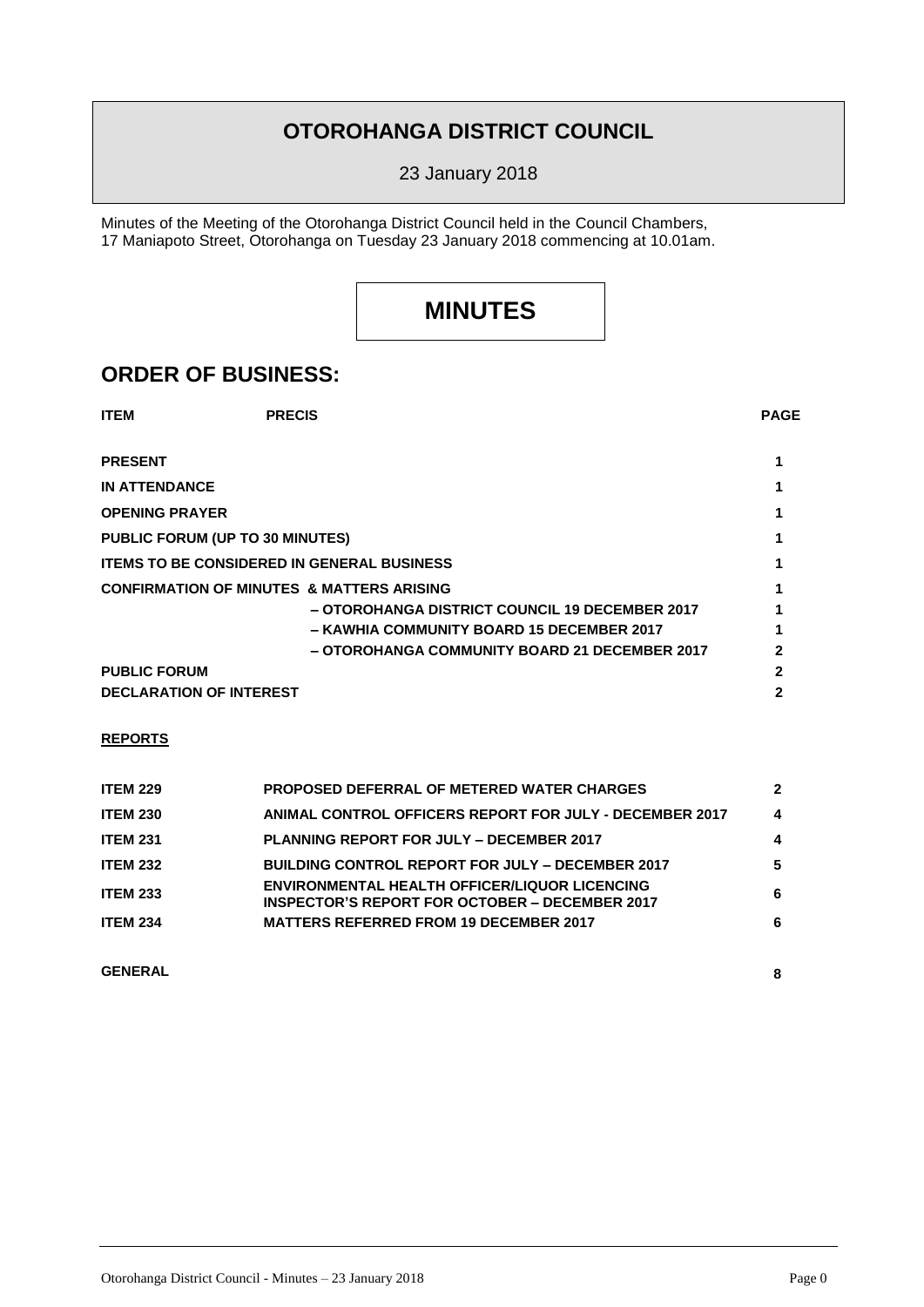#### **PRESENT**

Mr MM Baxter (Mayor), DM Pilkington (Deputy Mayor), Crs, RA Klos, RM Johnson, K Christison, P McConnell, AJ Williams, KC Phillips

#### **IN ATTENDANCE**

Messrs DC Clibbery (Chief Executive), A Loe (Environmental Services Manager), G Bunn (Finance and Administration Manager), R Brady (Engineering Manager) and CA Tutty (Governance Supervisor)

His Worship declared the meeting open and welcomed members back for the New Year.

He reported that the Waitomo News Reporter has left the company and returned to New Plymouth.

#### **OPENING PRAYER**

His Worship read the Opening Prayer

#### **ITEMS TO BE CONSIDERED IN GENERAL BUSINESS**

#### **Environment Waikato – Regional Transport Committee**

His Worship reported that Councillor McConnell is experiencing challenges in attending meetings of the Regional Transport Committee however, Councillor Pilkington has expressed her desire to be his replacement as alternate to His Worship.

**Resolved** that the matter of Councillor Pilkington replacing Councillor McConnell as alterate on Enviroment Waikato – Regional Transport Committee be considered in general business which may require a resolution.

#### **HIS WORSHIP / CR PILKINGTON**

#### **King Country Energy Shares**

**Resolved** that consideration be given to the Notice of a takeover of King Country Energy and the offer of \$5 per share in general business which may require a resolution.

#### **HIS WORSHIP / CR PILKINGTON**

#### **CONFIRMATION OF MINUTES – OTOROHANGA DISTRICT COUNCIL – 19 DECEMBER 2017**

**Resolved** that the minutes of the meeting of the Otorohanga District Council held on 19 December 2017 as circulated, be approved as a true and correct record of that meeting and the resolutions contained therein be adopted.

#### **HIS WORSHIP / CR PHILLIPS**

#### **MATTERS ARISING**

#### **Tom French Grove**

Councillor Pilkington reported that the Chair of the Kawhia Community Board has been authorised to issue rubbish bags to those persons who wish to collect rubbish in the area.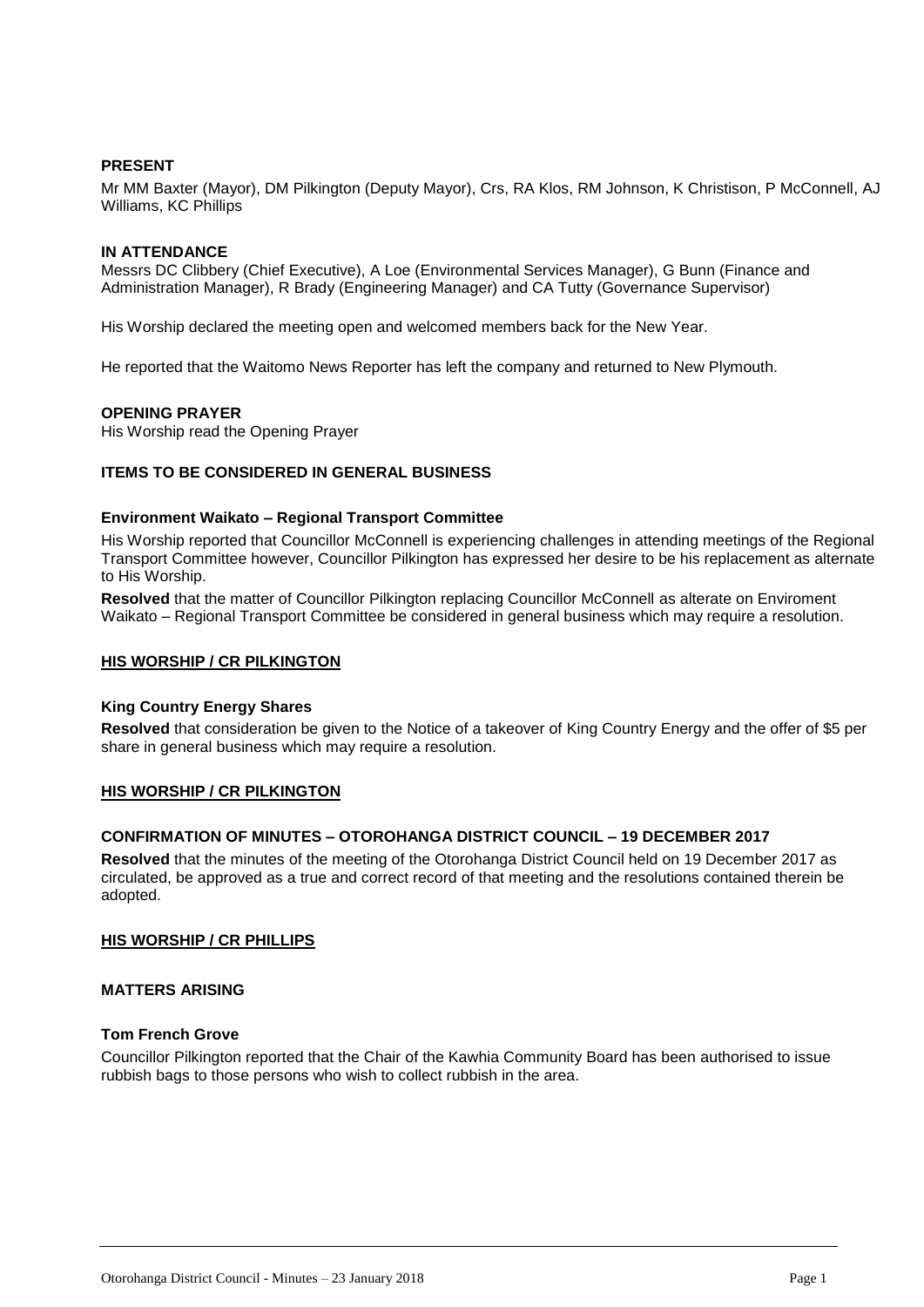#### **CONFIRMATION OF MINUTES – KAWHIA COMMUNITY BOARD – 15 DECEMBER 2017**

**Resolved** that the Minutes of the meeting of the Kawhia Community Board held on 15 December 2017 be received and the reccomendations contained therein be adopted.

#### **CR PILKINGTON / CR PHILLIPS**

#### **MATTERS ARISING**

Councillor Pilkington referred to page 8 of the minutes in particular the item on "Liquor Ban", the last paragraph regarding the McLeod's house been located opposite Lake Road, not on Lake Road as recorded in the minutes. She further reported that this house has now been removed.

Councillor Pilkington referred to page 4, the second to last paragraph and advised that Mrs. Pikia's christian name has been incorrectly recorded.

#### **CONFIRMATION OF MINUTES – OTOROHANGA COMMUNITY BOARD – 21 DECEMBER 2017**

**Resolved** that the Minutes of the meeting of the Otorohanga Community Board held on 21 December 2017 be received and the reccomendations contained therein be adopted.

#### **CR MCCONNELL / CR CHRISTISON**

Reference was made to page 4 regarding the item on "2017" and the fact that Mr Buckmans name has been spelt incorrectly.

#### **PUBLIC FORUM**

His Worship acknowledged the Public Forum and asked whether any persons wished to speak.

No response was forthcoming.

#### **DECLARATION OF INTEREST**

His Worship asked members whether they were aware of any circumstances where they could stand to make personal and / or monetary gains in any particular matter to be discussed at this meeting.

Councillor Johnson expressed a declaration of interest in any matters to be discussed relating to the Otorohanga Community Trust

#### **DISTRICT ACCOUNTANT**

The District Accountant attended the meeting at 10.15am.

#### **ITEM 229 - PROPOSED DEFERRAL OF METERED WATER CHARGES**

The Chief Executive presented a report proposing that implementation of metered water charges for all water users in Otorohanga (including residential properties) is delayed.

The Chief Executive reported it is believed that there are two factors motivating the introduction of metered water charges these being –

- 1) Interest in fairness
- 2) Increasing water use efficiency to free up water to support the growth of the Community.

He said additional water is not likely to be desperately needed in Councils 2018 / 2019 financial year, due to the delays that have occurred in respect of the Westridge subdivision extension and the dairy factory (if it proceeds).

His Worship referred to the matter of fairness and said this is to enable property owners to cut down on their water usage and an opportunity to identify any water leaks.

Councillor Pilkington raised the matter of the annual free allowance and queried if it would be best to split this over the four billing periods.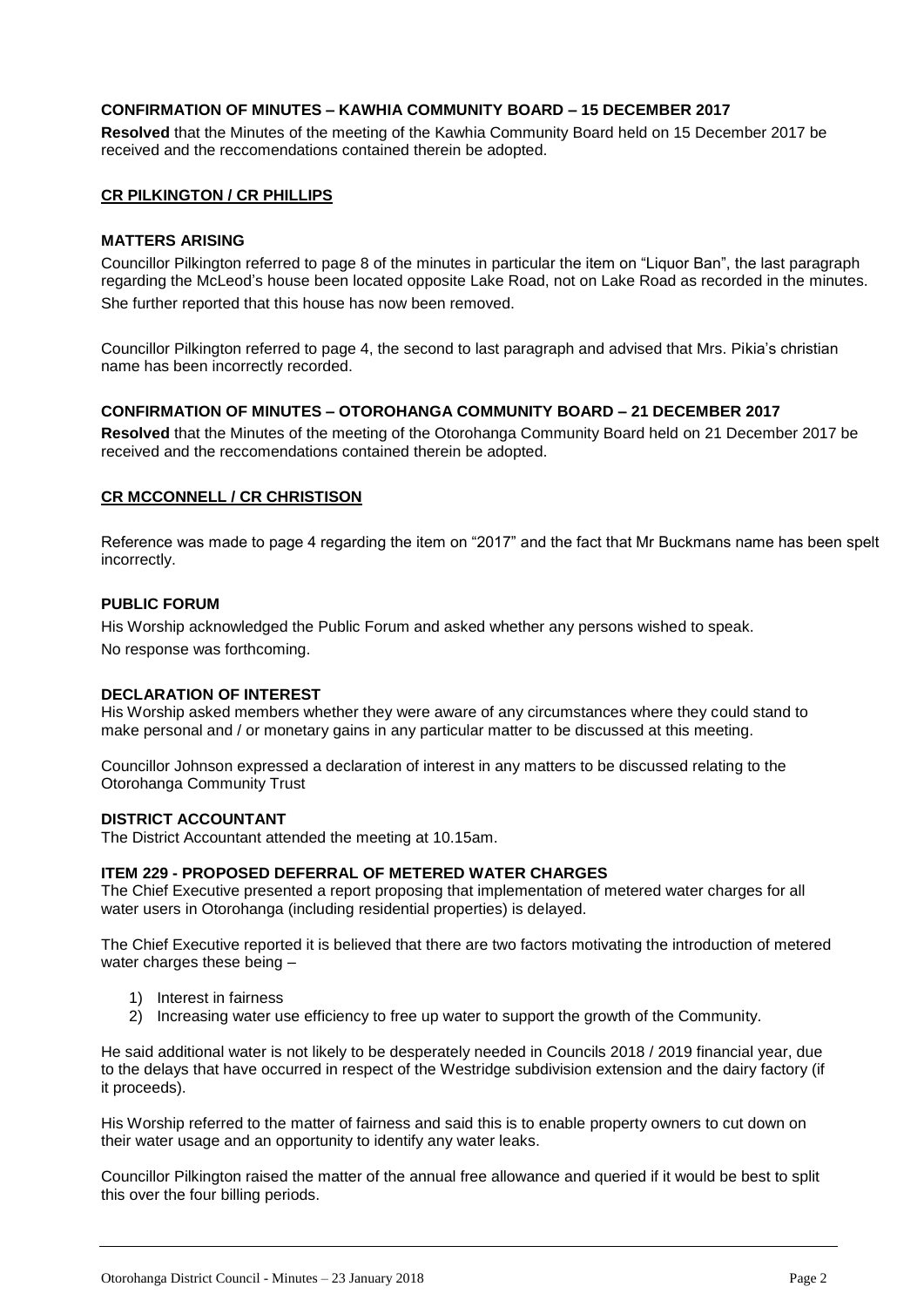The Finance and Administration Manager replied that this method would force staff into making assumptions on the calculation of the water usage charge. He said more reliable information and better data will be required to calculate this charge.

The Chief Executive reported that staff require a full year of readings in order to obtain an accurate picture of water usage.

Councillor McConnell expressed the opinion it is very important that all data is produced accurately and explained properly to the public.

The Finance and Administration Manager informed members that property owners will only receive one invoice which will relate to water usage, the uniform annual charge is included on the rates demand.

Councillor Klos said she supported the matter of fairness however, members of Rural Water Supply schemes have been paying for their water usage for many years. She said surely the Community Ratepayers can manage their affairs as Council has never gone out to the rural ratepayers regarding this issue.

Councillor Phillips reported that some people are saying that they do not have a meter installed on their property. He queried why there is a free water allocation as this only complicates the situation.

The Finance and Administration Manager replied that all Rural Water Supply schemes have a free allocation; this is to recognise there is a cost in providing the water.

Councillor Pilkington felt that the word "free" is misleading and should be built into the fixed charge.

The Environmental Services Manager expressed the opinion that the word "free" should be referred to as a "minimum charge".

With regard to the cost of fixed charges the Chief Executive replied that should water usage be reduced there will be a reduction on matters such as the power for pumps, chemicals used etc.

Councillor Pilkington advised that the conservation message is still being learnt by the public.

The Chief Executive reported that there is some urgency to get the message out to the Community if Council is not going to introduce the water meter charge from 1 July 2018.

Councillor Johnson queried should the introduction of a metered charge commence from 1 July 2018, will there be an opportunity for people to ask questions.

The Chief Executive replied that he is not confident on the rate to charge per cubic meter of water usage.

Councillor Williams referred to the public awareness and notification of the proposal and said that Council has to do this well and a further 12 months will allow Council to get a clearer idea of the water take.

Councillor Christison said she would like to see the UAGC for water come off the rate demands.

The Finance and Administration Manager informed members that should Council invoice on a water meter basis now this will be based on assumptions.

His Worship expressed the opinion that there is still more work to be done regarding the introduction of a metered charge.

**Resolved** that the implementation of 'universal' metered water charges for all properties connected to the Otorohanga Community water supply is deferred for a further 12 months until 1 July 2019 to enable residential water users to be better prepared for the change.

#### **CR MCCONNELL / CR CHRISTISON**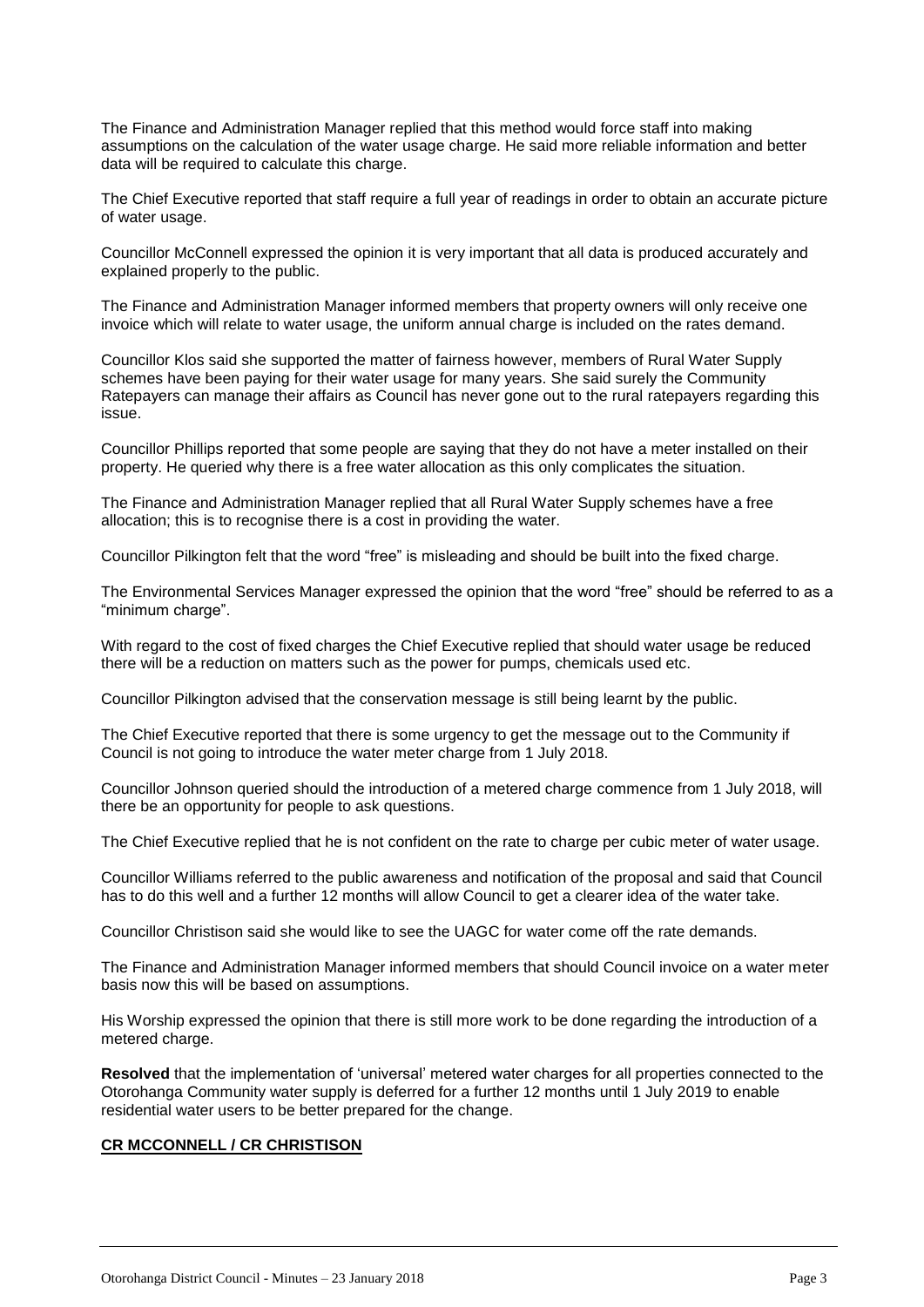#### **DISTRICT ACCOUNTANT**

The District Accountant left the meeting at 10.50am

#### **ITEM 230 – ANIMAL CONTROL OFFICERS REPORT FOR JULY TO DECEMBER 2017**

The Environmental Services Manager presented the Animal Control Officers report on Dog and Animal Control activities in the District for the period July to December 2017.

**Resolved** that the Environmental Services Managers report on Dog and Animal Control activities for the third and fourth quarters of 2017 be received.

#### **CR PILKINGTON / CR KLOS**

#### **SPORTS WAIKATO PRESENTATION**

Mr. Matthew Cooper (Chief Executive) and Ms Michelle Hollands (General Manager) attended the meeting.

Mr. Cooper expressed his thanks to Council for allowing him to make a presentation at today's meeting. He said he would like to acknowledge the conversations he has had with the Mayor and Chief Executive of Council. Mr. Cooper reported that Sport Waikato has reviewed the work it carries out within the District and would like Council to consider the opportunities to partner together to provide a coordinated approach.

Mr. Cooper reported that Sport Waikato's strategy is now more targeted to grow participation in sport, recreation and physical activity within the District.

Ms. Holland outlined who is currently the Otorohanga Team and advised however, that there is no essential point of contact for the Otorohanga District.

Ms. Holland referred to the Regional Sports Facilities plan comprising Building Collaboration and leadership, guiding investment and enabling outcomes. She said this is up for review in early 2018.

The representatives asked Council to give consideration to reengaging with Sport Waikato who genuinely want to grow sport and recreational activities within the District and will be able to provide evidence of the achievements.

Mr. Cooper requested Council give consideration to engaging a part time coordinator and for a sum of \$35,000 to be included in Councils Annual Plan.

His Worship said there is a desire for Council to re-engage with Sports Waikato however, a considerable amount of discussion will need to be held.

Councillor Pilkington advised that Sport Waikato had lost its presence in the Kawhia area and queried how this could be improved with the introduction of a part time coordinator. She said it would be necessary for partnering to be undertaken with the Kawhia Health Centre and local Schools.

Mr. Cooper replied that Sport Waikato has been out in Kawhia and it is envisaged a more planned approach will be made.

Councillor Klos said that wherever Council provides funding it needs to see the results / outcomes for the funding invested.

In reply to the provision of a part time person Councillor Phillips suggested additional partnerships be created to make up the difference to a full time coordinator.

His Worship said consideration could be given to a cross boundary coordinator and to involve local Schools.

His Worship thanked the Sports Waikato representatives for their presentation.

#### **ITEM 231 - PLANNING REPORT FOR JULY TO DECEMBER 2017**

The Environmental Services Manager presented a report on Resource Consents granted under Delegated Authority for the period 1 July to 24 December 2017.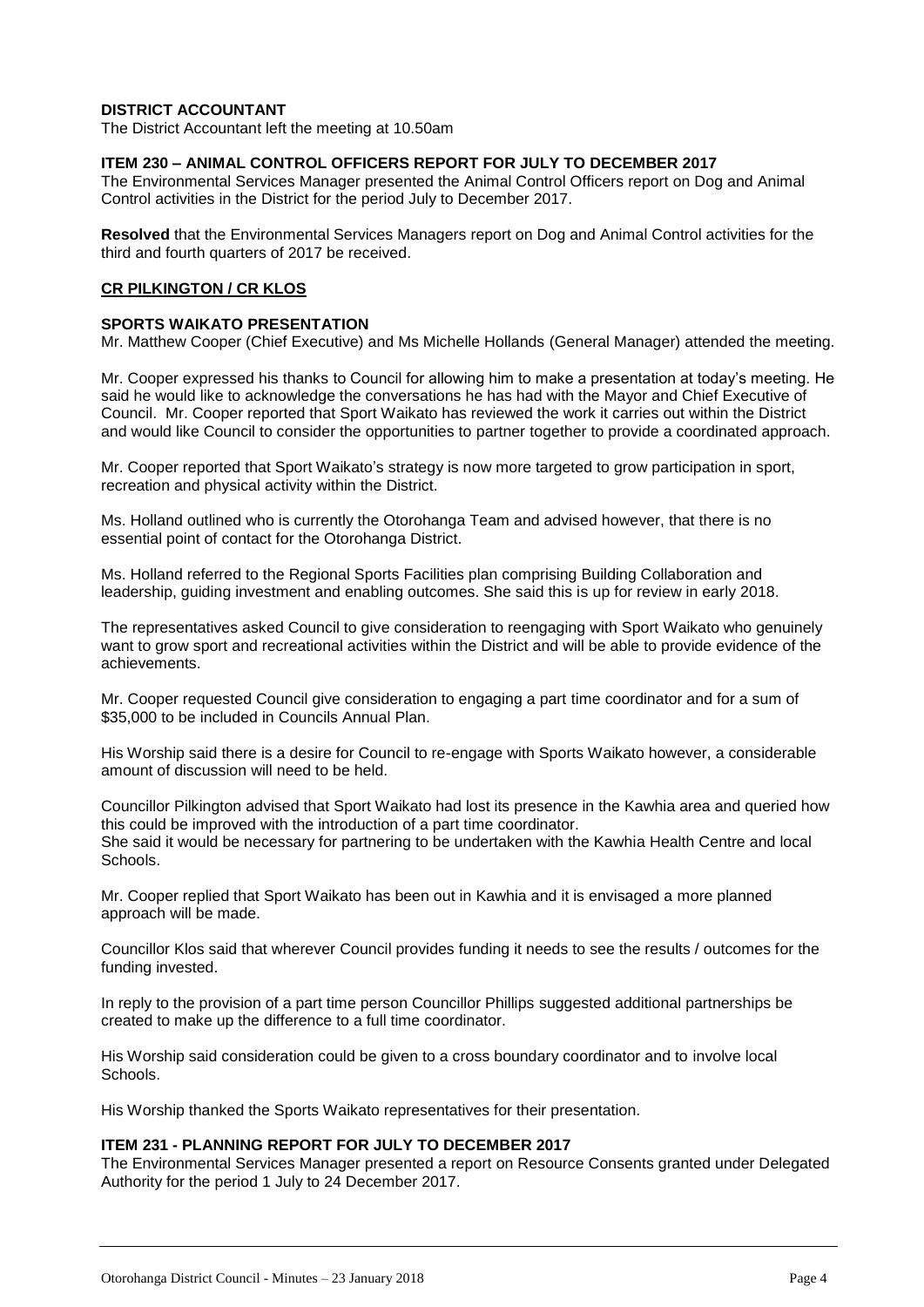Councillor Pilkington reported she endorsed the Environmental Services Managers comments on the unpreceded level of applications lodged with Council and extended congratulations and well done to the Manager and staff on the Hearings held on these applications.

#### **STAFFING MATTER**

Members were advised that a new Senior Building Officer Mr. Andy Booth has commenced employment with Council.

**Resolved** that the planning report for the third and fourth quarters of 2017 be received.

#### **HIS WORSHIP / CR KLOS**

#### **OTOROHANGA COMMUNITY TRUST PRESENTATION**

Representatives of the Otorohanga Community Trust Mrs. K Ingham (Chairperson) and Mr. B Strawbridge (Vice Chairperson) attended the meeting.

Mrs. Ingham informed members that both representatives are also on the Medical Centre Project Committee and are driving this project for the Community. She said the Trust is incredibly grateful to Council for financially allowing them this opportunity to facilitate the construction of a new Otorohanga Medical Centre.

Mrs. Ingham then outlined the history of the Trust and advised that as at March 2017, the Trust has \$234,000 of assets. These are held as shares in listed companies, corporate bonds, term deposits and cash. Mrs Ingham further reported that the Trust is also the beneficiary of a bequest from an unknown donor. She said annually the Trust receives around \$9800 from the Acorn Trust and that these funds must be spent each year.

Mr. Strawbridge outlined the financial position of the Medical Centre project, the catalyst of the project was the offer and eventual payment of a gift of one million dollars from John and Sarah Oliver.

Mr. Strawbridge reported that a site for the proposed centre has been settled on a Council owned land on Kakamutu Road, next to St Johns. He said it is understood that next month initial earthworks will commence on the site to remove the on-site building and to fill in the gully presently on the property. Mr Strawbridge said that the Trust will receive a vacant flat site upon which to build the Medical Facility.

Mr Strawbridge informed members that due to zoning the maximum allowable lease on the property is thirty three years so the proposal is that Council and the Trust enter into a lease of the land for that period of time.

Mr. Strawbridge reported that the present indication is that the project will cost around 2.25 million dollars including fit-out and all planning / management work. The indication is that the Trust costs will be around two millions dollars for the project.

In summarising Mr. Strawbridge advised that there are many new opportunities going to be available for the Community, once Otorohanga Med has the space to accommodate them. He said the new clinic is 668sqm, double the existing facility, and will accommodate the 5300 patients currently enrolled but there is room for growth. He said patients and staff would appreciate a modern custom built fit for purpose facility which will include Pharmacy and Pathological Lab services under the one roof.

Mrs. Ingham extended an invitation to all members to attend the "turning of the sod" ceremony to be held on Tuesday 13 February 2018 at 10.30am on the Kakamutu Road site.

Councillor Pilkington extended thanks to Mrs. Ingham and Mr. Strawbridge for a superb and enlightening presentation.

Members agreed that a vote of thanks be recorded to Mrs. Ingham and Mr. Strawbridge for their efforts in this project.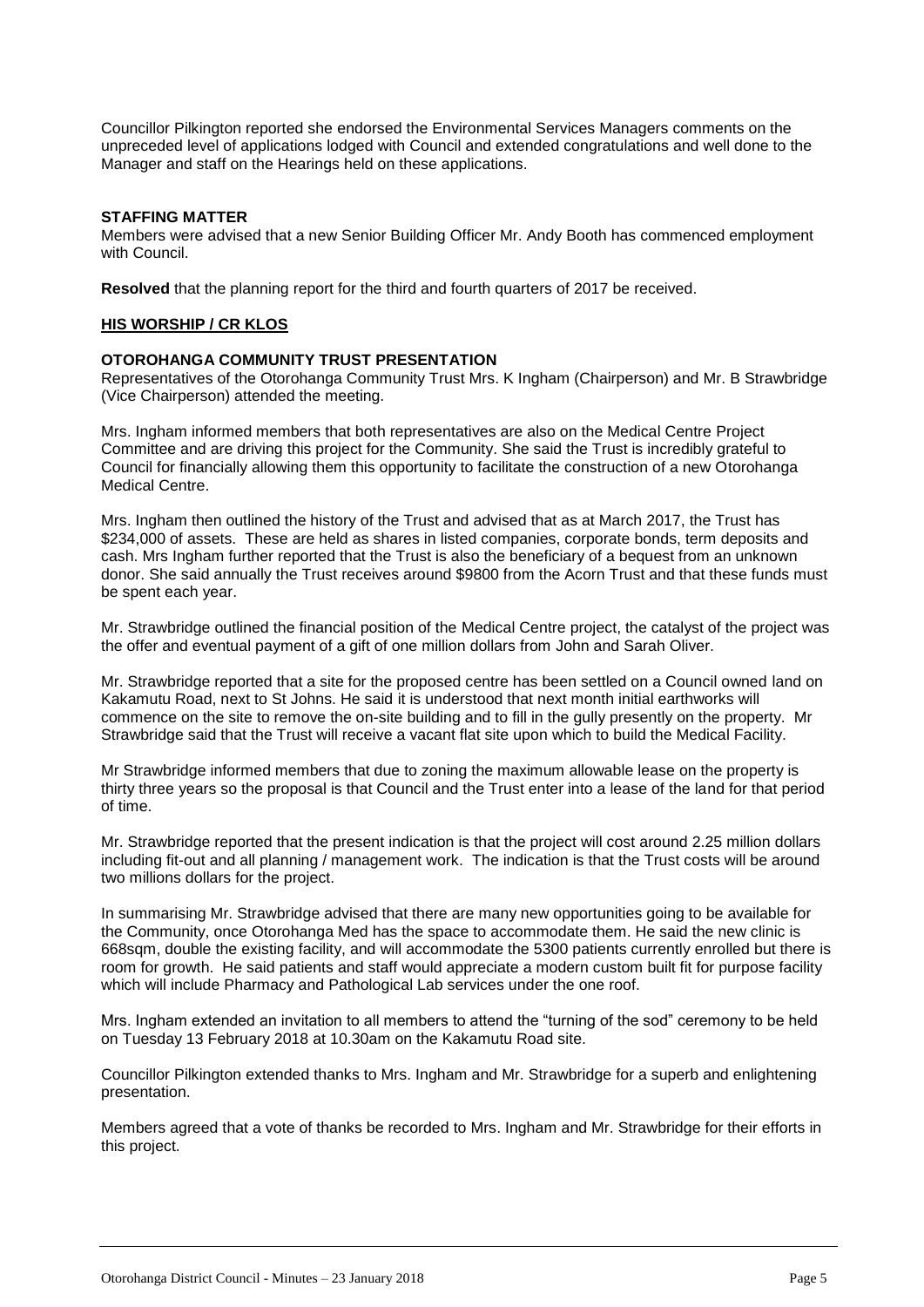#### **LUNCHEON ADJOURNMENT**

Council adjourned for luncheon at 12.12pm and resumed at 12.52pm.

#### **ITEM 232 – BUILDING CONTROL REPORT FOR JULY TO DECEMBER 2017**

The Environmental Services Manager presented a report on building control statistics covering the period from 1 July to 31 December 2017.

The Environmental Services Manager informed members that the building team have carried out a fantastic job during this period, coping with the accreditation process and kept the 'wheels turning' as well as issuing of Building Consents etc.

Councillor Pilkington queried what occurs after two years when a property has not obtained its CCC.

The Environmental Services Manager replied that a letter is forwarded to the property owners outlining the issues / reasons why the consent has not been issued. He said should a property be sold then purchasers often come to Council to ascertain what is required. He said through the CCC process a number of industry flags are highlighted.

The Environmental Services Manager advised that in respect to the Waikeria Prison Extension Project it is envisaged that the groundwork will be undertaken next summer.

His Worship requested that the building team be thanked for the work they have undertaken during this period.

**Resolved** that the Building Control activity report for the third and fourth quarters of 2017 be received.

#### **CR PHILLIPS / CR MCCONNELL**

#### **ITEM 233 – ENVIRONMENTAL HEALTH OFFICER/LIQUOR LICENSING INSPECTOR'S REPORT FOR OCTOBER TO DECEMBER 2017**

The Environmental Services Manager summarised the report.

**Resolved** that the Environmental Health Officer / Liquor Licensing Inspector's report for October to December 2017 be received.

#### **HIS WORSHIP / CR PHILLIPS**

#### **ITEM 234 – MATTERS REFERRED FROM 19 DECEMBER 2017**

The Governance Supervisor took members through the Matters Referred.

#### **OTOROHANGA DISTRICT DEVELOPMENT BOARD**

The Chief Executive referred to the provision of a new service agreement with the Otorohanga District Development Board and advised that following their presentation to Council they were going to spend time developing their vision.

Councillor Klos reported that the Development Board need to align with Councils vision and to provide strategies to enable this to happen.

His Worship advised that the Board has had problems during the last 12 to 18 months and that it has had so many different ideas as to where it is going.

Councillor McConnell expressed the opinion that new members on the Board see what has not happened.

It was agreed that further discussion on this matter be held in a workshop situation.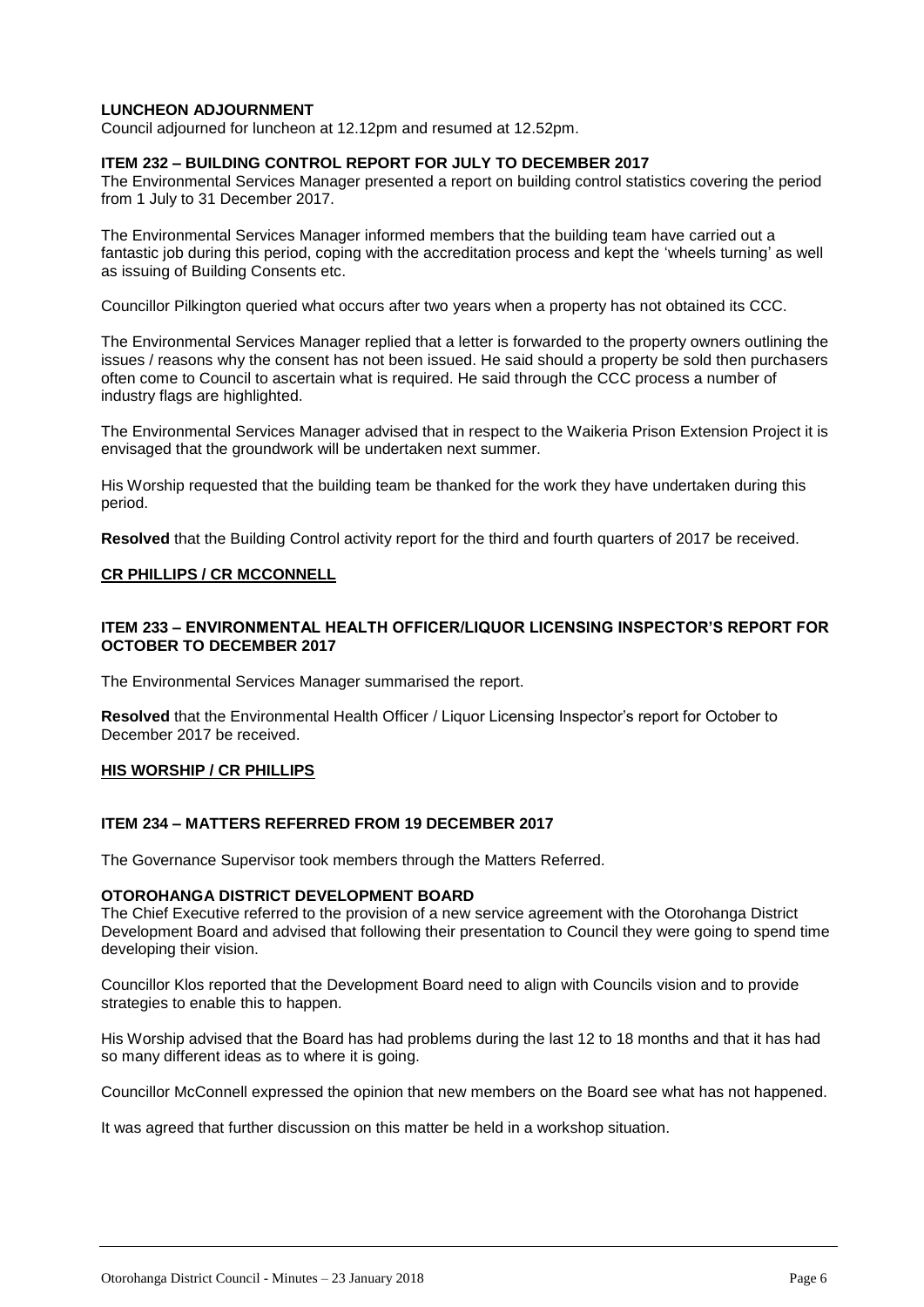#### **INTERSECTION STATE HIGHWAY 3 / TE KANAWA STREET**

The Engineering Manager reported that there are three options available regarding the issue of trucks parking outside Prescott Holden blocking visibility at the intersection of State Highway 3 / Te Kanawa Street, these being –

- 1) Do nothing.
- 2) Install a yellow dotted line.
- 3) Create a No-Parking area.

Councillor Johnson said that Prescott Holden may rely on this space for customer parking and that they should be included in discussions as to what Council intends on doing, before it is done.

His Worship queried whether the effect of trucks parking in the area causes a serious traffic threat.

Councillor Johnson informed members of the problems encountered with Beattie Home residents attempting to cross the road.

Following further discussion it was agreed that the Engineering Manager contact NZTA regarding the issues and for discussion to be held with Prescott Holden on the options available.

#### **REGIONAL TRANSPORT COMMITTEE**

**Resolved** that Councillor Pilkington replace Councillor McConnell as alternate on the WRC – Regional Transport Committee.

#### **CR PHILLIPS / CR PILKINGTON**

#### **KING COUNTRY ENERGY SHARES**

The District Accountant reported that Council has received notice of a takeover of King Country Energy and the offer of five dollars per share. He said Council has 10,300 shares with King Country Energy.

The District Accountant informed members that the income from the sale of these shares would be placed in Councils General Reserve Fund.

**Resolved** that Council accept the offer to sell its shares in King Country Energy, at the offer price, the proceeds to go into Councils General Reserve Fund.

#### **CR MCCONNELL / CR WILLIAMS**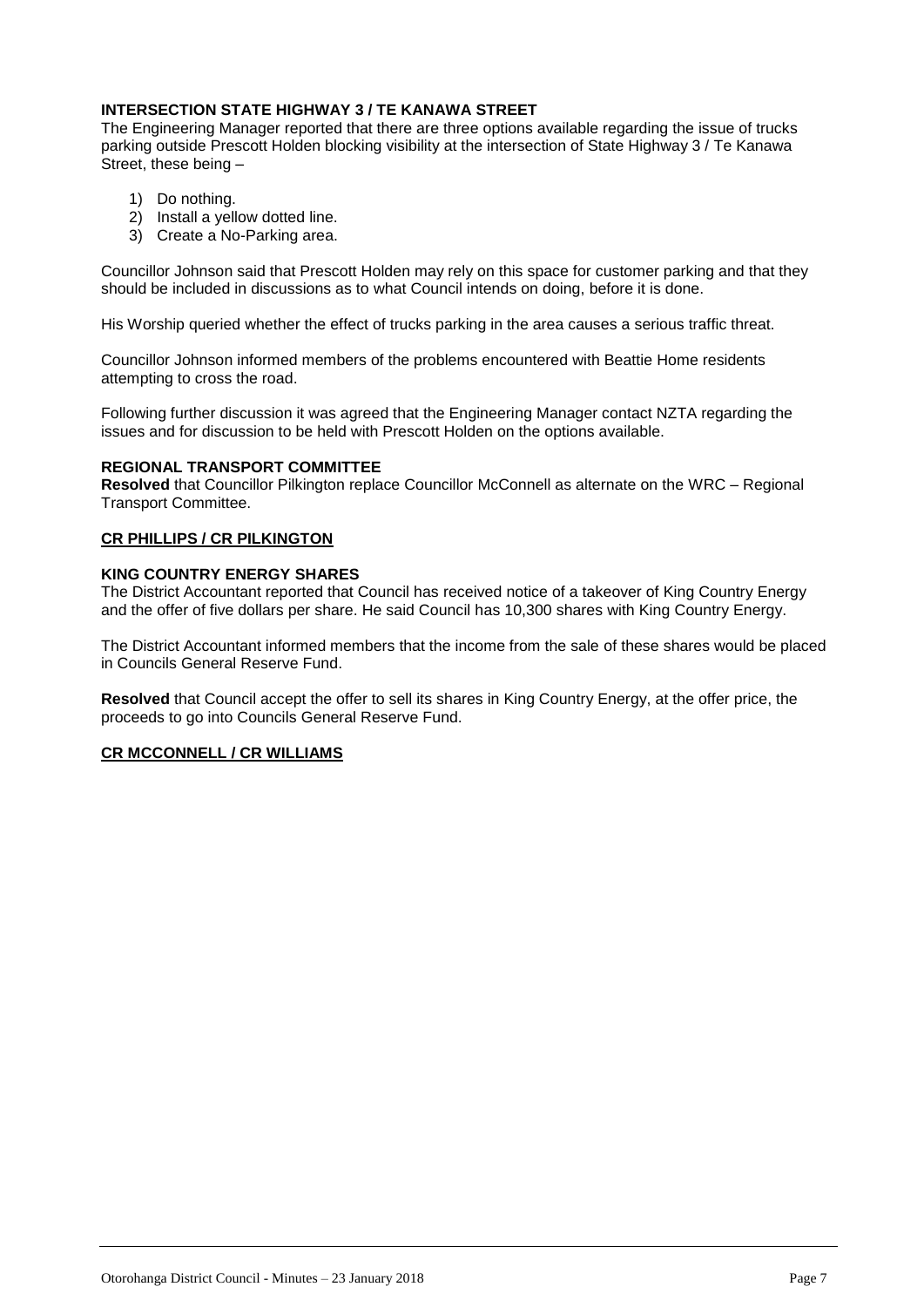#### **PUBLIC EXCLUDED**

**Resolved** that the public be excluded from the meeting.

Reasons for confidentiality:

| <b>Grounds</b>                                                                                                                                                                                                                                                                                     | Reason                                                                                                                                                                                 |
|----------------------------------------------------------------------------------------------------------------------------------------------------------------------------------------------------------------------------------------------------------------------------------------------------|----------------------------------------------------------------------------------------------------------------------------------------------------------------------------------------|
| Section 48(1) of the Local<br>Government Official Information<br>and Meetings Act 1987, which<br>permits the meeting to be<br>closed to the public for<br>business relating to the<br>following grounds: -                                                                                         | Subject to sections 6, 8 and 17 of<br>the Local Government Official<br>Information Act 1987, the<br>withholding of the information is<br>necessary to:                                 |
| 48(1d) That the exclusion of<br>the public from the whole or<br>the relevant part of the<br>proceedings of the meeting is<br>necessary to enable the local<br>authority to deliberate in<br>private on its decision or<br>recommendation in any<br>proceedings to which this<br>paragraph applies. | 7(2i) Enable any local authority<br>holding the information to carry out,<br>without prejudice or disadvantage,<br>negotiations (including commercial<br>and industrial negotiations). |

#### **HIS WORSHIP / CR PHILLIPS**

#### **GENERAL**

#### **Mowing – Otewa Road**

Councillor Johnson reported he is very impressed with the standard of roadside mowing undertaken on Otewa Road.

#### **Otorohanga Christmas Parade**

Councillor Johnson referred to the 2017 Otorohanga Christmas Parade where the direction of the floats was changed. He said he had received advice from the Vintage Tractor Association that they would prefer the parade to travel in the other direction.

#### **Kawhia Kai Festival**

Councillor Pilkington reminded members of the Kawhia Kai Festival to be held on Saturday 3 February 2018.

#### **Kawhia Community Board Meeting**

Councillor Pilkington further advised that the next meeting of the Kawhia Community Board will be held on Friday 2 February 2018 commencing at 10.30am.

#### **Resignation of Elected Member – Kawhia Community Board**

Members were informed that with the resignation of Ms. Annette Gane representing the Aotea Subdivision a Mr. George Fletcher will be sworn in as the new elected representative.

#### **Otorohanga – Maniapoto Street Pedestrian Crossings**

Councillor Christison reported it has been suggested whether the Maniapoto Street pedestrian crossings could be made to stand out and be really visual.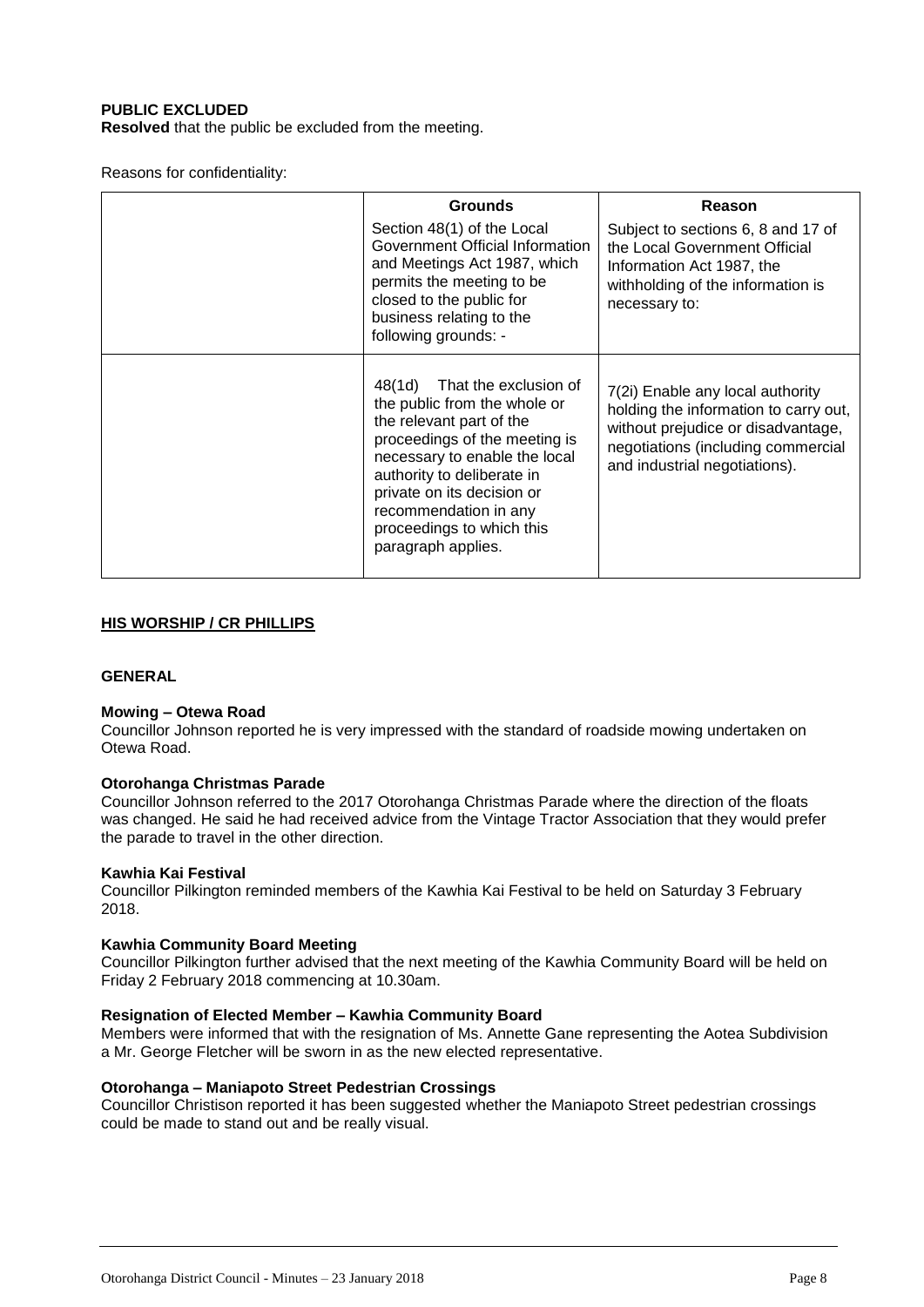#### **Huipuitea Drive**

Councillor Christison queried why part of Huipuitea Drive is 80km/h and the other parts of the town is 50km/h.

The Chief Executive replied it is necessary for Council to develop a District Wide Speed Management Plan.

Members were informed that the Roading Manager Mr. Martin Gould is working on this plan however, a change may potentially be 2- 3 years away.

#### **Area adjacent to proposed Medical Centre**

Councillor Christison asked whether when the machines are carrying out earthworks on the proposed medical centre site that they be requested to clear away weeds from the adjoining area.

#### **Earthquake Standards**

Councillor Christison reported on a business in Maniapoto Street be required to meet the earthquake standards and asked if Council could assist in associated assessments. .

The Chief Executive replied that it is desirable for businesses to obtain independent professional advice however, there is a need to have a standard post supported veranda design available.

#### **MANGAWHERO STREAM**

Councillor Christison referred to the Mangawhero stream which runs into the Waipa River and reported that Council owns the land which runs down to the river, which is not well maintained.

The Chief Executive replied that Council should have control over what work is carried out in the area.

It was agreed that Council makes its views known to the Waipa Catchment Committee.

#### **Roadside Mowing**

Councillor Phillips reported on a good standard of work being carried out with roadside mowing. He outlined the situation of a large amount of glass falling on the road from one of the recycling trucks.

#### **Otorohanga Community Board Meeting**

Councillor McConnell informed members that the first meeting of the Otorohanga Community Board will be held on Thursday 8 February 2018 following which the Board meetings will be held on the first Thursday of each month.

#### **Proposed Westridge Subdivision**

Councillor McConnell queried where Council is at in regards to the extension of the Westridge Subdivision. He said there are a number of people out there wishing to purchase sections.

#### **Otorohanga Town Hall**

Councillor McConnell referred to the Otorohanga Charitable Trust and queried whether Otorohanga has an official Town Hall.

He was informed that there is currently no official Town Hall in Otorohanga.

His Worship informed members that the Otorohanga Club is available as an open space area.

#### **District Health Board T.B. Outbreak**

Councillor Klos referred to a recent TB outbreak in Kawhia and asked if the District Health Board is responding well to the situation.

His Worship replied that the District Health Board has not contacted Council in relation to this matter.

#### **Huirimu Road Arohena**

Councillor Klos reported that the matter of Huirimu Road, Arohena was brought up with Council staff approximately six months ago. She outlined a slip which has occurred on the road, narrow blind corners and narrow sections of the road. Councillor Klos expressed the opinion that the situation is placing the local School bus in danger.